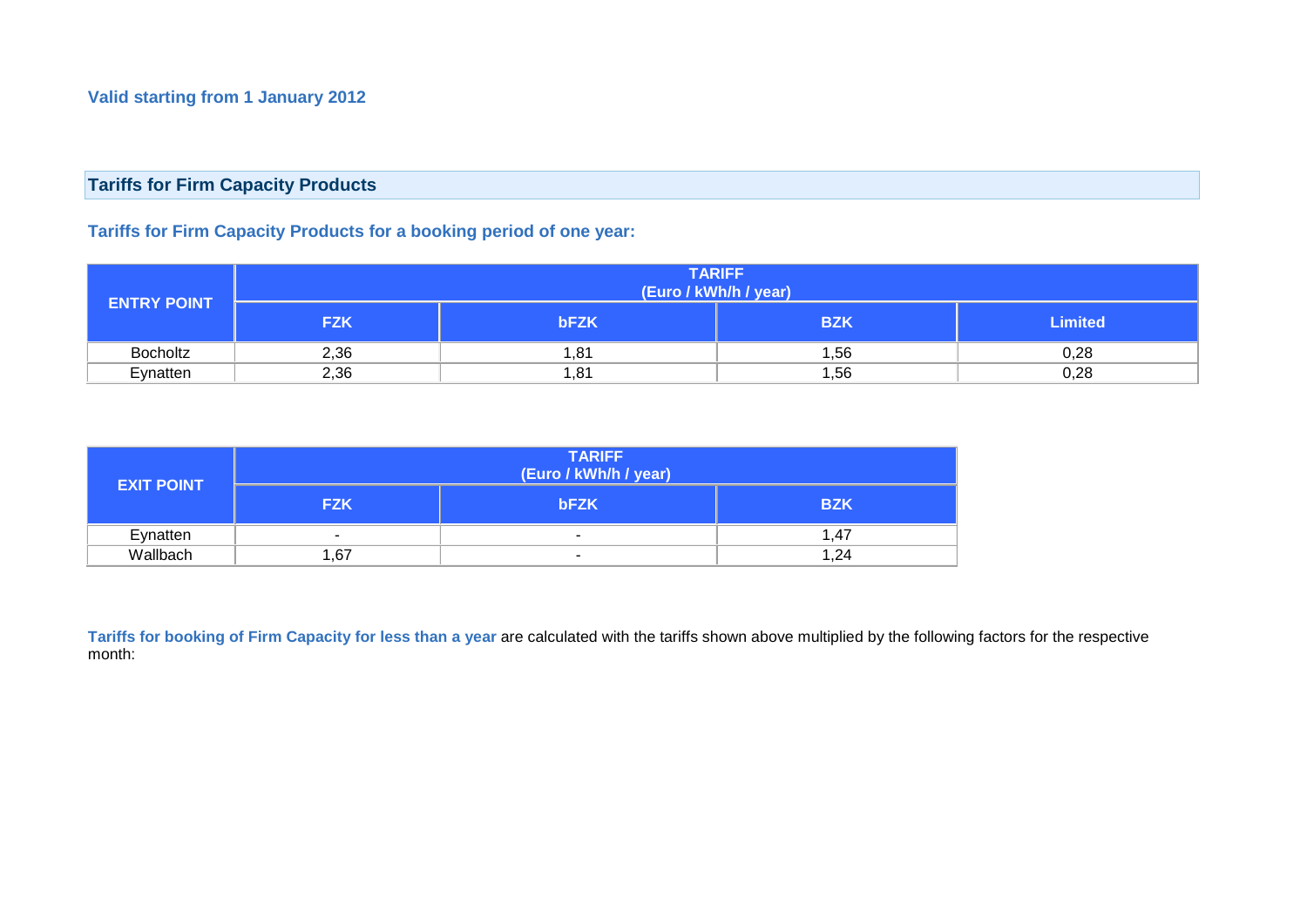|                 | days | daily       | monthly    | quarterly | half-yearly |
|-----------------|------|-------------|------------|-----------|-------------|
| October         | 31   | 0,003330866 | 0,10325685 |           |             |
| <b>November</b> | 30   | 0,003330866 | 0,09992598 |           |             |
| <b>December</b> | 31   | 0,004194424 | 0,13002714 | 0,3332    |             |
| January         | 31   | 0,004194424 | 0,13002714 |           |             |
| <b>February</b> | 29   | 0,004049788 | 0,11744385 |           |             |
| <b>March</b>    | 31   | 0,003330866 | 0,10325685 | 0,3507    | 0,6839      |
| April           | 30   | 0,001727116 | 0,05181348 |           |             |
| May             | 31   | 0,001727116 | 0,05354060 |           |             |
| June            | 30   | 0,001727116 | 0,05181348 | 0,1572    |             |
| July            | 31   | 0,001727116 | 0,05354060 |           |             |
| <b>August</b>   | 31   | 0,001727116 | 0,05354060 |           |             |
| September       | 30   | 0,001727116 | 0,05181348 | 0,1589    | 0,3161      |

# **Tariffs for Interruptible Capacity**

**Tariffs for Interruptible Capacity for a booking period of one year:**

| <b>ENTRY POINT</b> | <b>TARIFF</b><br>(Euro / kWh/h / year) |
|--------------------|----------------------------------------|
| Bocholtz           | 1.27                                   |
| Evnatten           | 1.27                                   |

| <b>EXIT POINT</b> | <b>TARIFF</b><br>(Euro / kWh/h / year) |
|-------------------|----------------------------------------|
| Eynatten          | 1.03                                   |
| Wallbach          | 1.06                                   |

**Tariffs for booking of Interruptible Capacity for less than a year** are calculated with the tariffs shown above using the same rules described for the corresponding tariffs for Firm Capacity Products.